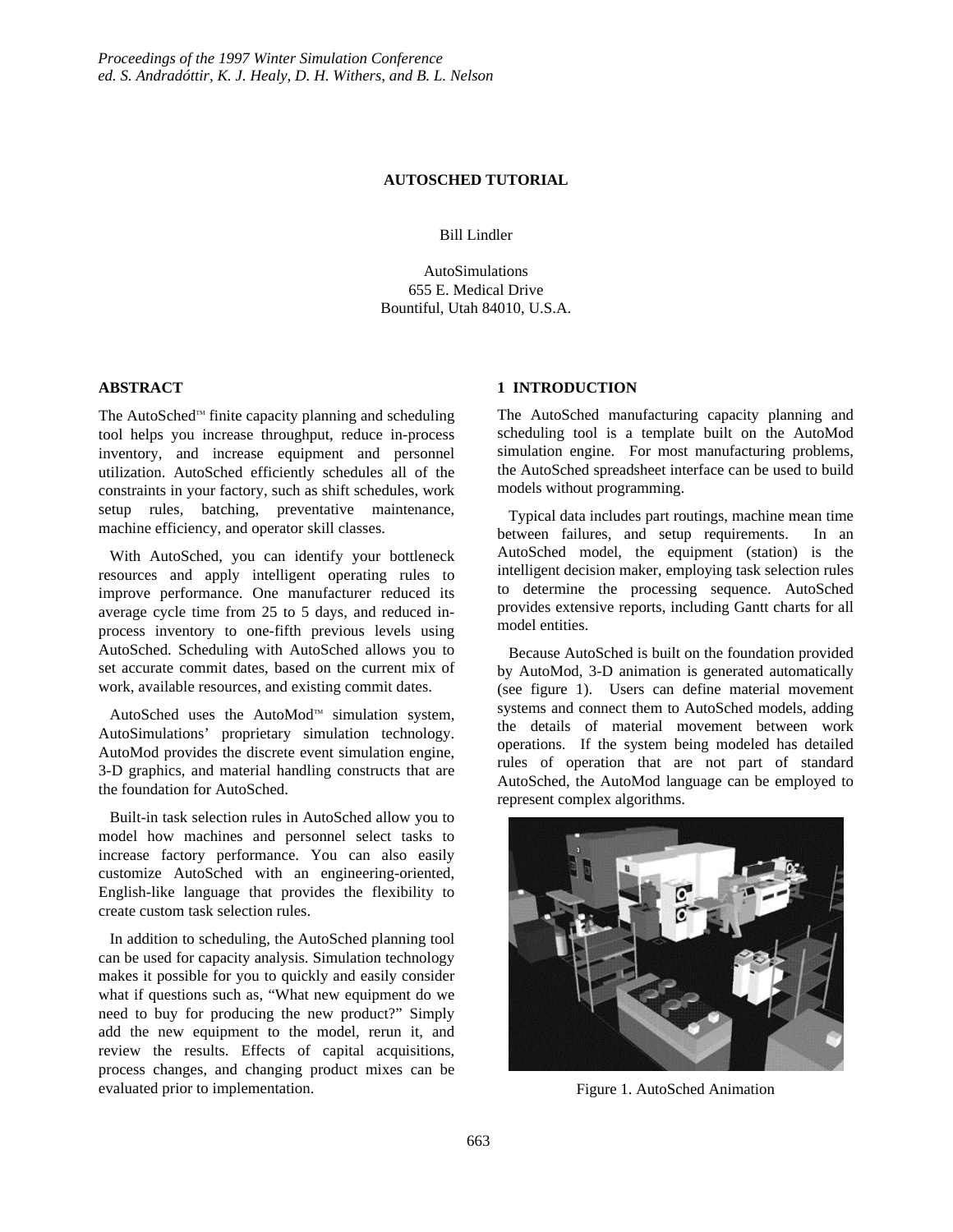## **2 AUTOSCHED INTERFACE**

An AutoSched model is created mostly by populating AutoSched spreadsheets, called **edit tables**. The file format in AutoSched is flexible, with column order defined by the column headings. Definitions for all input fields are provided in the table-specific help, and data discrepancies tell the user when a data input error has been made. Manufacturing models can be built faster and with greater accuracy in AutoSched than with other simulation and scheduling products. The AutoMod foundation provides support for material movement systems as well as 3-D animation for better communication and visualization between engineers, production personnel, and managers. Figure 2 shows some of the AutoSched user interface.



Figure 2. AutoSched User Interface

### **3 AUTOSCHED WORLD VIEW**

AutoSched represents a manufacturing system as a number of **stations**. Stations can be machines, work benches, assembly positions, or any location where work is performed on a product. A station is made up of a machine with input and output queues, task rules, and downtime definitions.

A group of stations that performs essentially interchangeable work is called a **family**. Every station belongs to a family, even if the family contains only a single station. Families share a common input queue and work list for parts waiting for service from one of the stations in the family.

When a station completes its current task, it scans the **family work list** (FWL) to find another part to work on.

If there is more than one part on the FWL, the station applies a task rule to make the "best" choice. Task selection rules include first in, first out (FIFO), same setup, shortest processing time, etc. There are 120 standard rules in AutoSched. Operators can also employ task selection rules to make decisions. Other factory resources, such as operators, are modeled with the same ease as stations.

Each station can have one or more calendars associated with it. **Calendars** specify when stations are unavailable for work. Calendars may be attached to factory resources to define preventive maintenance times, random downtimes, and shifts.

**Lots** flow between station families in a AutoSched model. Lots consist of a quantity of pieces of a given type of part and flow according to a routing that you define using manufacturing terminology.

The parts moving through a system have **routings** associated with them that define the processing sequence. Routings include the station, processing time, and setup requirements for each part at each processing step for the part. Yield and rework information may also be included at any step. The demand on a manufacturing system is described in an **order** file. The part type, number of parts per lot, start time, and due date are defined as an order.

**Task selection rules** are the criteria the station uses to determine which lot to work on next. The task selection rule allows the station to either pick a lot from the potential parts or to wait for a better choice. The status of operators, tools, components, and other constraints may be considered in a task selection rule.

#### **3.1 DATA REQUIREMENTS**

To use AutoSched, you must provide three basic types of input:

- Factory resources (stations, operators, tools, storages, rules, calendars)
- Products (parts, BOM, routings, setup matrix, purchased parts, movement itineraries)
- Demand (factory orders, preventative maintenance, work orders)

AutoSched is extremely flexible in that it is only necessary to provide the data that is currently available. For example, if you do not want to include the detail of modeling human operators, you do not have to include it.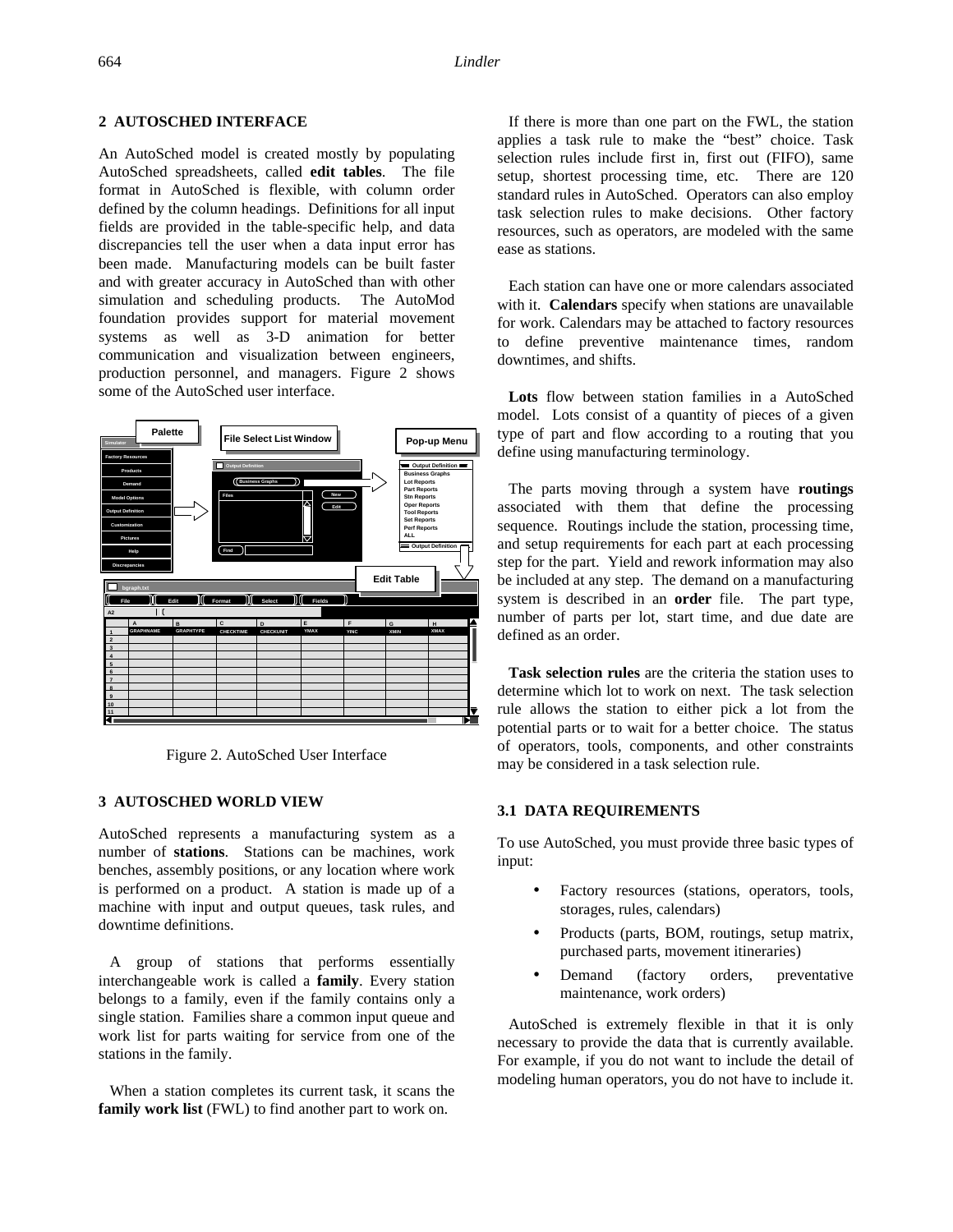In addition, AutoSched has defaults for almost all of the possible features.

The data required for AutoSched can be entered from existing data bases or spreadsheets, or it can be entered through the powerful AutoSched edit tables. An edit table allows the user to input or modify data in a standalone or integrated database fashion.

## **4 PICTURE CONSTRUCTION IN 3-D**

Both dynamic and static objects can be displayed during model execution. Dynamic objects represent stations, operators, and lots.

The static layout is the background graphics of the plant. It may contain column lines, aisle markings, and walls. Labels can identify specific areas in the facility.

There are several ways to create a layout of the system to be modeled. AutoSched comes with a threedimensional graphics editor that allows the user to construct objects from standard graphics primitives. Cone, box, hemisphere, trapezoid, frustum, cylinder, arc, vector (list), set, text, and triad are primitives that can be selected, placed, and scaled to create any static entity in the facility.

AutoSched also has the ability to import CAD information through the IGES standard. The acronym "IGES" stands for the Initial Graphics Exchange Standard. IGES is an industry standard exchange format for translating graphic data from one CAD system to another. Any IGES file of a plant layout that was created in a CAD system can be easily imported into AutoMod.

## **5 TOOLS FOR EVALUATING RESULTS**

## **5.1 GRAPHS**

**Graphs** in AutoSched are easy to define and update with the animation. Graph types include bar charts, pie charts, and timelines. Figure 3 shows a typical timeline business graph. Any model entity can be attached to a graph, including transporter vehicle velocity, number of loads on a conveyor section, or average utilization of a machine. Graphs can be printed or plotted to a variety of supported output devices, and graph displays can be controlled using the AutoMod language.



Figure 3. AutoSched Timeline Business Graph

#### **5.2 RUN CONTROL**

The AutoSched **run control** allows users to define the warm-up and steady-state periods for the model by resetting time-persistent statistics. Reports can be printed for any run control period, or "snap." Business graph output can be automatically created, as well as post-processed animation records. These animation records can be played back after the simulation run with AutoView<sup>™</sup>.

Run control also provides an entity tracing capability that gives the model builder an event-by-event account of the model run. Tracing information is useful in verifying and validating a model.

#### **5.3 REPORTS**

AutoSched provides extensive reports on all defined entities. Station states are tracked, including percent of time:

- **Processing**
- Setting up
- Off shift
- Conducting preventive maintenance
- Down
- Idle
- Waiting for an operator
- Waiting for tool

Reports are presented in edit table format, and can be sorted on any column. They can also easily be exported to other spreadsheet and databases for evaluation.

# **6 SCHEDULING THE SHOP FLOOR**

Once an AutoSched model is validated, it can be used daily on the shop floor to schedule and plan work centers. The AutoSched tool has a database front end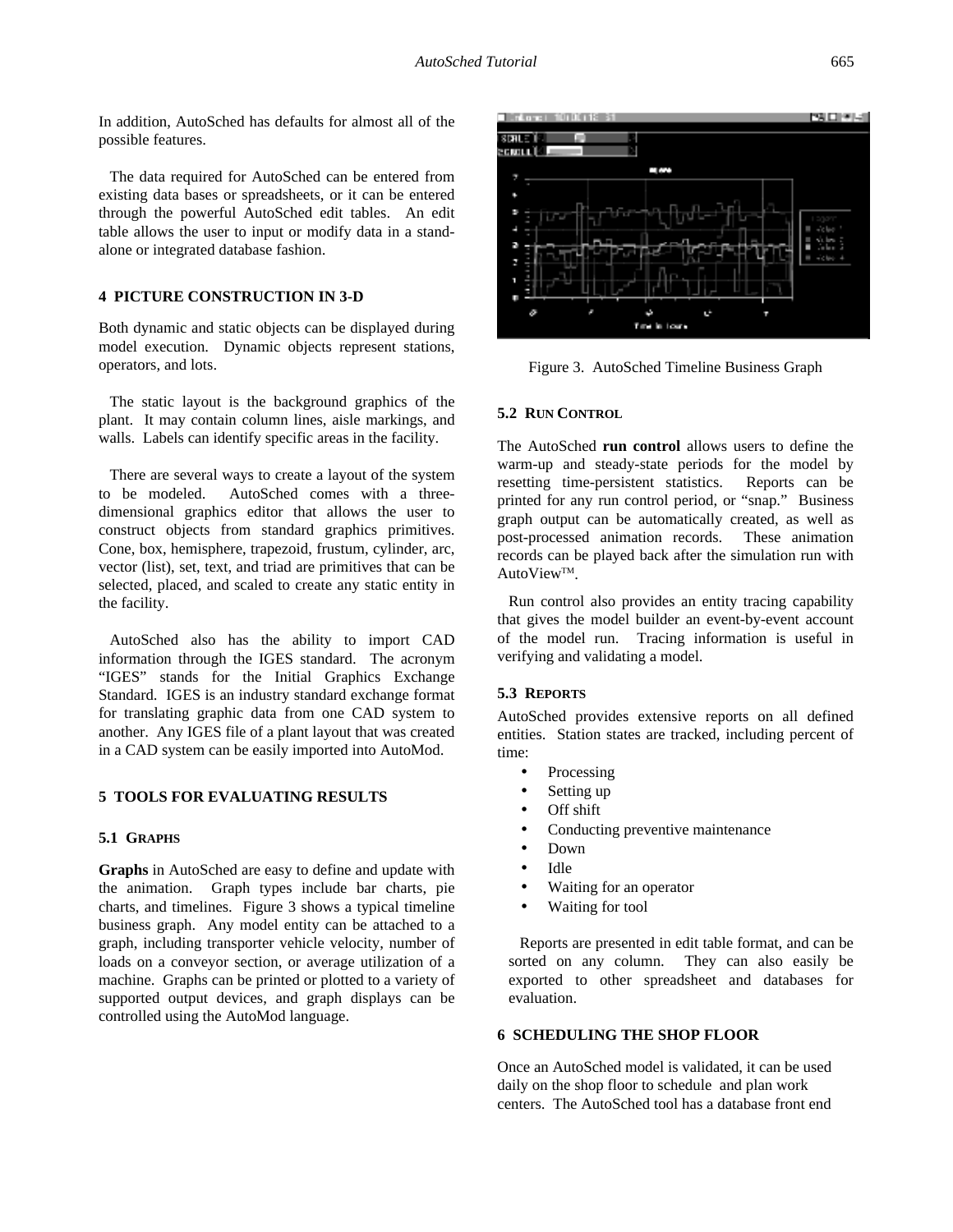called DB Client, which stores models and model results, such as dispatch lists, in a database. DB Client facilitates integration with multiple data sources, such as MRP, ERP, SFC, MES, and spreadsheets.

Users on the shop floor can access the models stored in a database to update routes, orders, lot status, and equipment status. Production personnel can copy a model and experiment with it, allowing process changes and improvements to occur off-line. Finally, users can query the database for the latest dispatch list, keeping everyone working off of the most recent schedule.

The DB Client interface to a relational database allows everyone in the facility to access models and use them on a daily basis to run the facility more smoothly.

#### **7 AUTOSCHED BENEFITS**

- **Finite Capacity Scheduling** AutoSched provides a finite constrained schedule for the shop floor using rule-based, discrete event simulation technology.
- **Client/Server**  DB Client provides an easy multiuser AutoSched interface, which minimizes the overall software investment.
- **Schedule Diagnostics** AutoSched provides Gantt charts and business graphs to help you visually interpret the schedules (see figure 4). Wait reasons can be circled to quickly identify schedule delay reasons.
- **Data Organization/Interface** You simply organize the data to define the model; you do not program. Most installations receive data directly from MRP, ERP, SFC, MES, etc.
- **Real-world Decision Orientation** Stations, operators, and tools, rather than orders, make the decisions about what to work on next. This reflects how decisions are made in the real world, i.e., by operators who can look at the entire system.
- **Calendar Capability** The simulation clock is converted to a calendar clock (month, day, year, hour, minute, and second). You can define an unlimited number of calendars and attach them to equipment and personnel. Calendars include information such as scheduled maintenance and holidays.
- **Animation** aids in the understanding of scheduling dynamics.
- **Flexibility** With AutoMod and AutoSched, the same tool can be used for:
	- Factory scheduling
	- Factory simulation
	- Finite capacity planning and analysis

| <b>Schedule Gantt Chart</b>                                                                                              |                           |                                  |
|--------------------------------------------------------------------------------------------------------------------------|---------------------------|----------------------------------|
| <b>Lot Gantt Chart</b>                                                                                                   | Legend                    | <b>Wait Reasons</b><br>Calendars |
| <b>Lots</b><br>AN 4358 WHN<br><b>DAML AA 0002</b><br>DAML AA 0004<br>DAML AA 0005<br><b>DAML AA 0006</b><br>DAML AA 0007 | <b>Model: SHOPM</b><br>AI | <b>Schedule: OneShift</b>        |
| DAML AA 0008<br>04/07<br><b>Simulation Period (in days)</b><br>04/14                                                     |                           |                                  |

Figure 4: Sample Gantt Chart

### **8 SUMMARY**

AutoSched is a powerful scheduling and capacity planning tool that allows manufacturing and process engineers to operate their facilities with greater efficiency. Because it is simulation based, AutoSched supports very detailed models where factory performance and model performance are within a few percentage points.

AutoSched provides an easy-to-use spreadsheet interface and flexible input file format that facilitate rapid model development. The AutoMod language can be used to customize models to achieve a higher level of modeling accuracy. The AutoMod foundation also provides 3-D graphics and material handling system constructs.

The DB Client module adds multi-user capability, ties to a relational database, comprehensive reporting, and flexibility to integrate with multiple data sources.

AutoSched has been used in many manufacturing operations to gain operating efficiency and to provide daily decision support.

### **REFERENCES**

AutoSimulations, Inc. 1996, *AutoMod User's Manual.* AutoSimulations, Inc. 1996, *AutoMod Lessons Guide.*